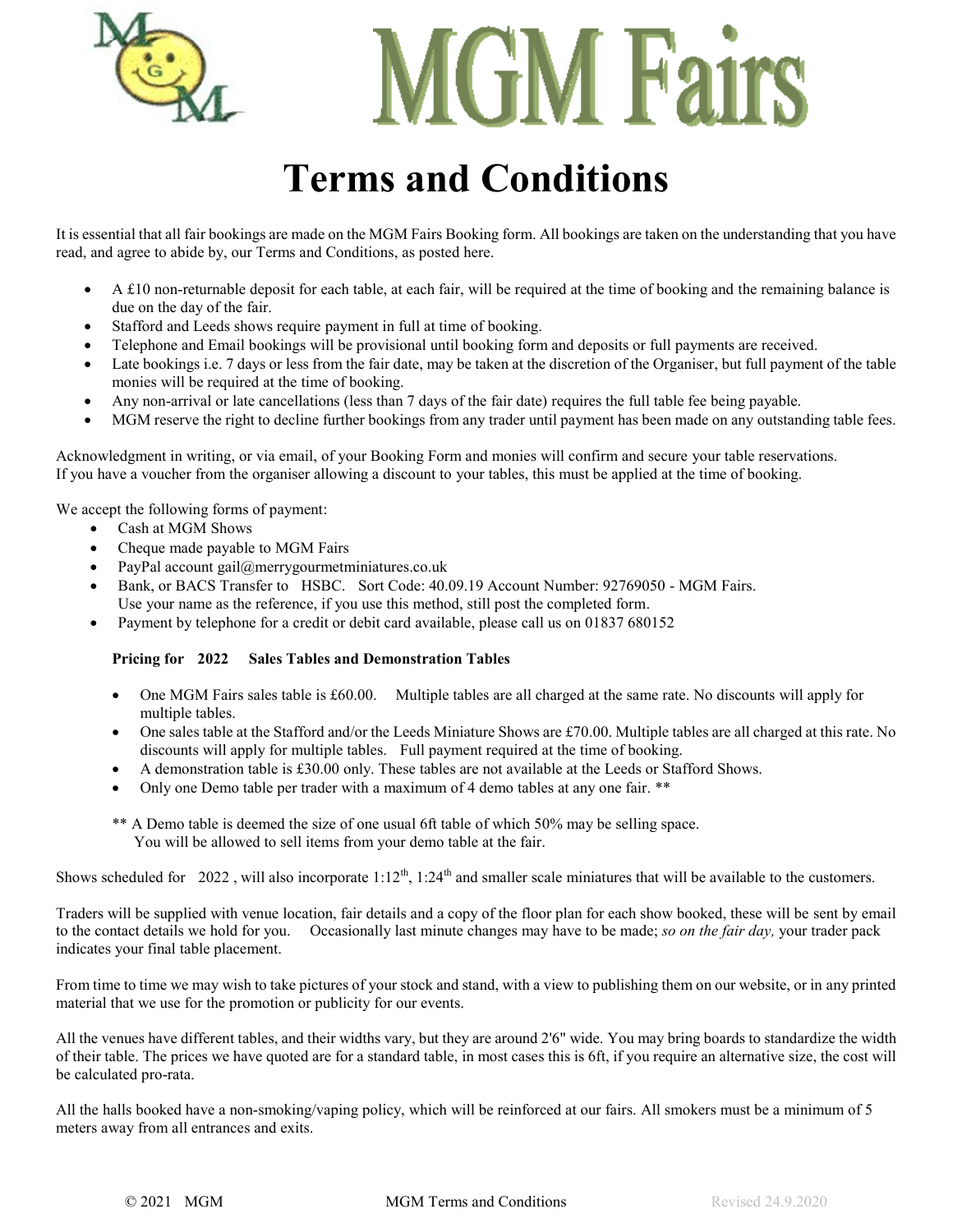

## **Cim Fairs**

No Dogs, except guide dogs, are allowed in the Fair Rooms.

Our insurance forbids defacing all and any walls in all and any venues, so it must be mentioned that anyone putting up notices / boards and advertisements not sanctioned by the Organiser could face a fine of up to £250.

On the Booking Form stand-holders are asked to give an accurate account of the stock they will be selling, and the percentage of imported stock. This description will not only be used to facilitate your siting at the fair, but also added to our web site. Only the goods you have declared beforehand will be sanctioned for your table and you may be asked to remove unauthorized items.

*Exhibitors must not knowingly bring to the fair or offer for sale any item that has been copied from the copyright designs of (an) other craftsperson(s) or that is restricted by contractual agreements elsewhere. Where legal action has been initiated in respect of such infringements the alleged perpetrator must not bring the item or items in dispute to the fair. The Organisers and the venue and their servants and agents will not accept any liability whatsoever for any loss of business sustained by any exhibitor whatsoever that may result from this or any other exclusion(s) of items that the Organisers at their discretion may deem to be prudent. Exhibitors should satisfy themselves that they are not infringing copyright law in any way whatsoever. Exhibitors must not do anything or display any item(s) that could bring the event, the organizer, or the venue into disrepute.*

No large boxes, tubs or containers holding stock for sale, are permitted next to, beside, or underneath your table. No side tables, tv tables or chairs to be used to display stock. Tables at the rear of your stand to cash and wrap are not a problem, space permitting. Be warned.... If you erect any, you will be asked to remove them, unless they have been agreed with the organizer *beforehand; do not ask at the show as the answer will be no, and a refusal often offends.* 

The organiser requests each trader make an effort in displaying and presenting their goods and items for sale to the public, in order to keep the standards of the fair as high as possible.

All stands will have 2 chairs supplied and access to an electrical point, for lighting and cash tills (not kettles) but it may be appropriate to bring an extension cable. Please bring a suitable cloth to cover your table.

We try to open most venues to the stand-holders between 7.30am – 8.00am to set up, with the Fair opening at 10.30am. The Fairs will then close at 3.00pm, unless otherwise advised. We would therefore, request that no stand holder breaks down their stand until the end of the fair, unless advised by the organizer. However, modest tidying up behind is permitted as long as it is discreet. We are sometimes advised that evening functions are held after our Fairs and we will therefore need to vacate some of the Halls by 5.30pm / 6.00pm, but you will be advised of these before the show.

Where we can, we supply free (or discounted) tea / coffee to our traders on the day of the fair. It is mostly a DIY situation, so it is helpful if you bring your own mugs.

On your arrival at an MGM Fair, you will find a "Traders Pack" on your table, this not only indicates this is your table for the day, but it also includes:

- Your invoice for the balance of monies owed for that fair
- A rubbish bag
- Any news/information pertinent to the show or to MGM Fairs
- Small bags of sweets/chocolate, in case of need.

The monies for the balance of your table should be placed inside the invoice envelope provided, sealed and returned to the Organiser by 1.00pm on the day of the fair. Anyone requiring a receipt should ask when handing over the envelope.

Most of our Fairs are situated in town centers and are easily located and accessible. Car Parking is available at all the venues, but some have Pay and Display car parks. Information on these is given in the trader information and notes sent closer to the time of each fair.

The organiser reserves the right to cancel any show organized, if certain criteria have not been met. Any deposits taken for that show will be refunded. The Organiser also reserves their right to refuse a trader attendance at their shows, if compliance with these terms and the covid-19 precautions, are not met.

Gail Tucker - Fair Organiser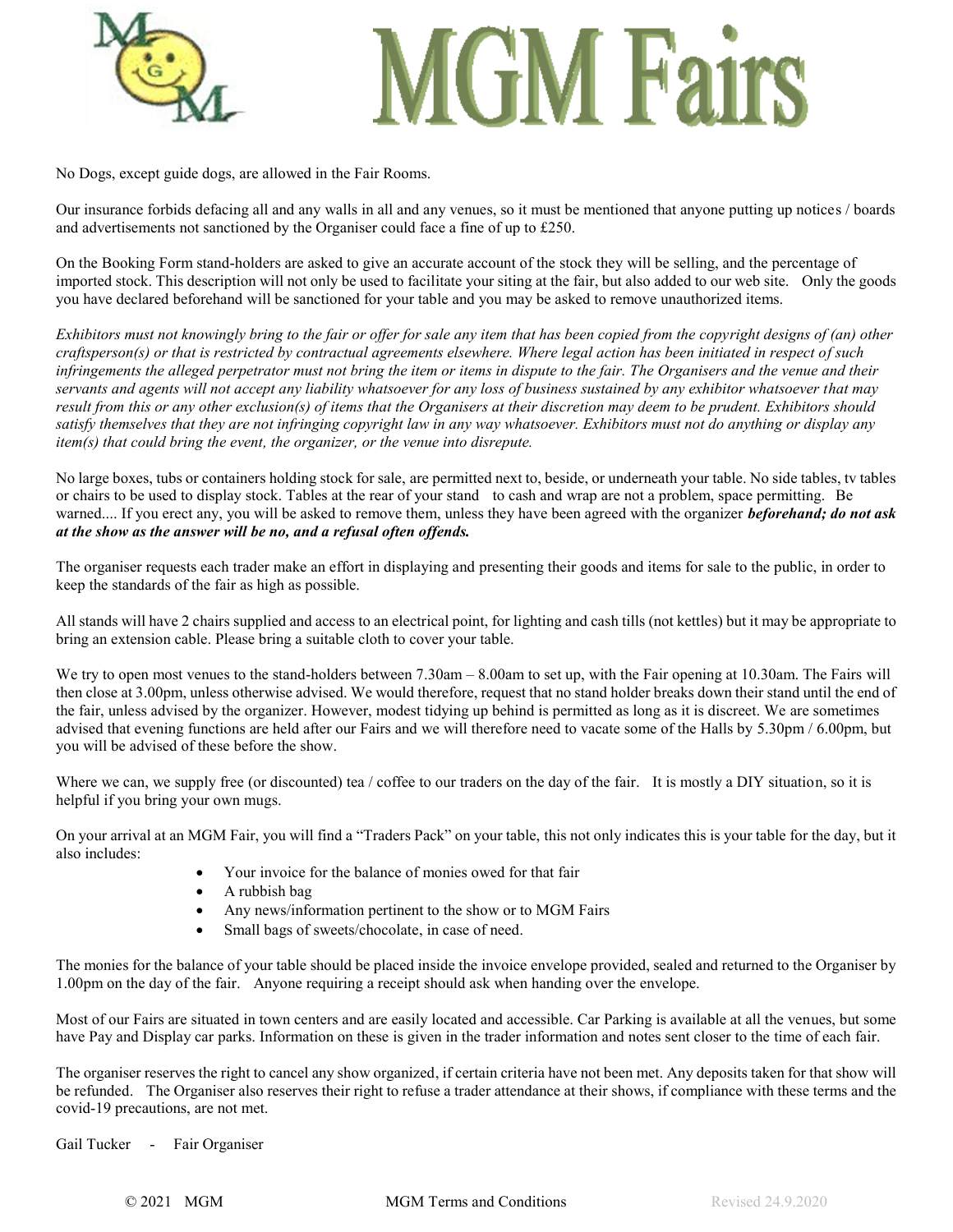

### **MGM FAIRS - COVID-19 PRECAUTIONS**

We are aware that many of our traders and customers are in the covid-19 - Highly Vulnerable Categories. In theory, anyone attending our shows should be healthy and not have any covid-19 symptoms, else they should not be coming to the fair, but whilst we appreciate that some precautions are no longer mandatory, we shall be taking sensible precaution to safe guard both traders and customers, at the shows we are holding.

There remains in place, some restrictions and guidelines dictated by the Government, and both MGM Fairs and all our venues are complying and taking the Covid-19 precautions seriously. We have been advised that we should be safe to go ahead with the shows, providing these precautions are in place.

### *Our previous Covid-19 show precautions included:*

- One-Way systems at the shows
- Separate entrance and exit doors where possible
- Spreading out the traders to comply with social distancing, which could also mean limiting the number of traders attending
- Face Coverings recommended at the shows
- Staggering customer attendance in the show rooms, with an entrance/exit ratio
- Antibacterial gel and wipes, at reception and at the Free Prize Draw Table
- Social distancing measures for the customers
- Contactless payments taken at fair reception
- A Track and Trace protocol, using our free prize draw system
- Limiting customer refreshments available at the shows, but where it is available it will comply with the social distancing regulations
- Limiting the number of people in the traders kitchen at any one time
- Some internal posters and signs to reflect the new precautions will be displayed at the shows
- Fair staff will wipe down contact surfaces with antibacterial products, from time to time throughout the day.
- We do intend to place some spare chairs around the fair rooms for the customers, but we will follow social distancing guidelines.
- We shall refuse entry, or evict, anyone not complying with Government and MGM Fairs precautions, in order to protect all those wishing to enjoy the hobby, in as safe an environment as possible and without compromising others.

These show precautions will also mean that we can't guarantee previous fair table locations for traders, although we shall do our best to comply where we can.

We shall be supplying two disposable face masks in each trader's pack, at each fair, until the end of the 2021 year, but we also expect each trader to bring their own supplies to each fair. For those exceptions on medical grounds, a face shield is also acceptable as individual protection.